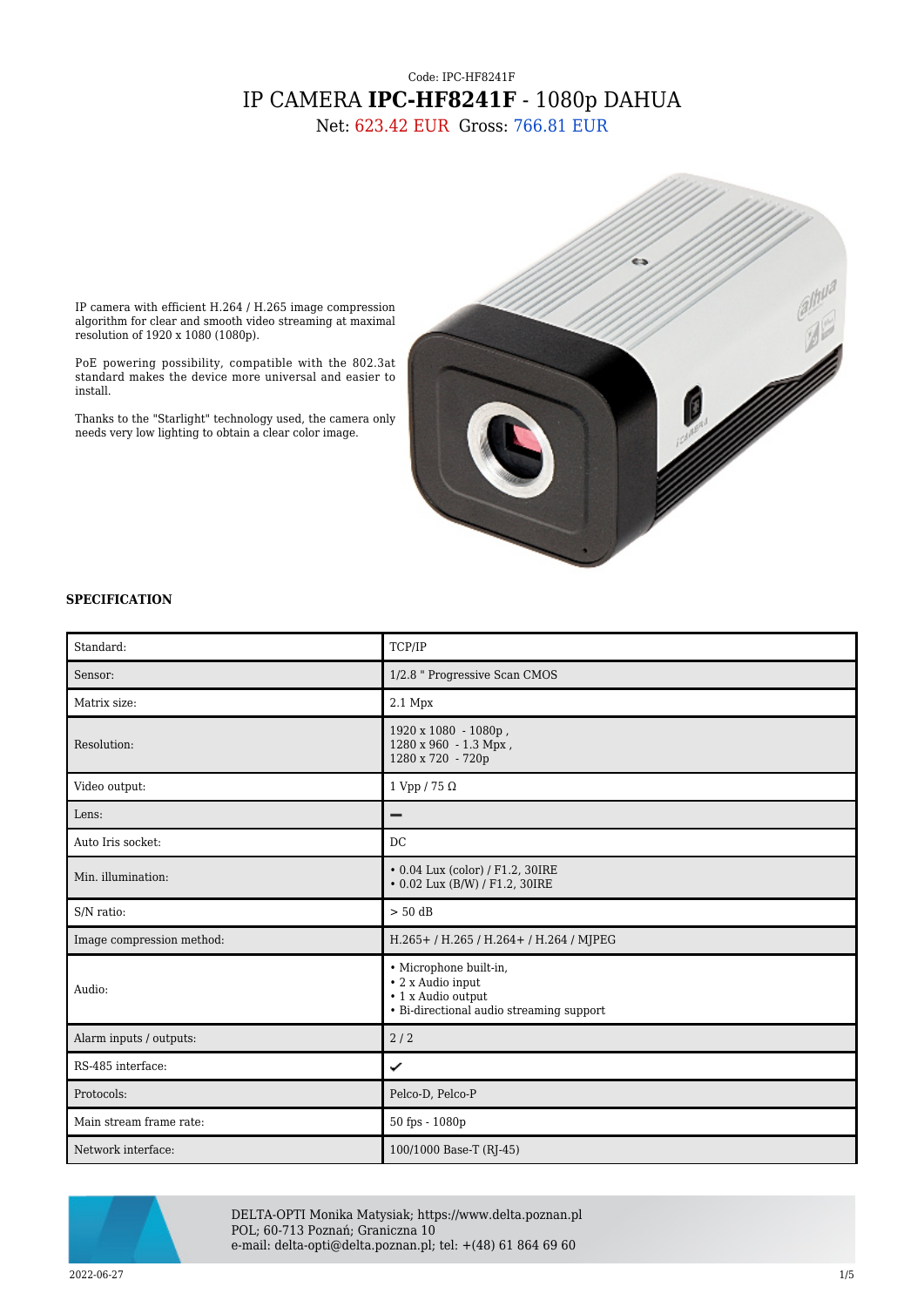| Network protocols:             | HTTP, HTTPS, TCP, ARP, RTSP, RTP, UDP, RTCP, SMTP, FTP, DHCP, DNS, DDNS,<br>PPPoE, IPv4/IPv6, OoS, UPnP, NTP, Bonjour, IEEE 802.1x, Multicast, ICMP, IGMP,<br>SNMP, TLS                                                                                                                                                                                                                                                                                                                                                                                                                                                                                                                                                                                                                                                                                                                                                                                                 |
|--------------------------------|-------------------------------------------------------------------------------------------------------------------------------------------------------------------------------------------------------------------------------------------------------------------------------------------------------------------------------------------------------------------------------------------------------------------------------------------------------------------------------------------------------------------------------------------------------------------------------------------------------------------------------------------------------------------------------------------------------------------------------------------------------------------------------------------------------------------------------------------------------------------------------------------------------------------------------------------------------------------------|
| <b>WEB</b> Server:             | Built-in                                                                                                                                                                                                                                                                                                                                                                                                                                                                                                                                                                                                                                                                                                                                                                                                                                                                                                                                                                |
| Max. number of on-line users:  | 20                                                                                                                                                                                                                                                                                                                                                                                                                                                                                                                                                                                                                                                                                                                                                                                                                                                                                                                                                                      |
| ONVIF:                         | ✓                                                                                                                                                                                                                                                                                                                                                                                                                                                                                                                                                                                                                                                                                                                                                                                                                                                                                                                                                                       |
| Memory card slot:              | Micro SD memory cards up to 128GB support (possible local recording)                                                                                                                                                                                                                                                                                                                                                                                                                                                                                                                                                                                                                                                                                                                                                                                                                                                                                                    |
| Mobile phones support:         | Port no.: 37777 or access by a cloud (P2P)<br>• Android: Free application DMSS<br>• iOS (iPhone): Free application DMSS                                                                                                                                                                                                                                                                                                                                                                                                                                                                                                                                                                                                                                                                                                                                                                                                                                                 |
| Default admin user / password: | $admin / -$<br>The administrator password should be set at the first start                                                                                                                                                                                                                                                                                                                                                                                                                                                                                                                                                                                                                                                                                                                                                                                                                                                                                              |
| Default IP address:            | 192.168.1.108                                                                                                                                                                                                                                                                                                                                                                                                                                                                                                                                                                                                                                                                                                                                                                                                                                                                                                                                                           |
| Web browser access ports:      | 80, 37777                                                                                                                                                                                                                                                                                                                                                                                                                                                                                                                                                                                                                                                                                                                                                                                                                                                                                                                                                               |
| PC client access ports:        | 37777                                                                                                                                                                                                                                                                                                                                                                                                                                                                                                                                                                                                                                                                                                                                                                                                                                                                                                                                                                   |
| Mobile client access ports:    | 37777                                                                                                                                                                                                                                                                                                                                                                                                                                                                                                                                                                                                                                                                                                                                                                                                                                                                                                                                                                   |
| Port ONVIF:                    | 80                                                                                                                                                                                                                                                                                                                                                                                                                                                                                                                                                                                                                                                                                                                                                                                                                                                                                                                                                                      |
| <b>RTSP URL:</b>               | rtsp://admin.hasho@192.168.1.108:554/cam/realmonitor?channel=1&subtype=0 -<br>Main stream<br>rtsp://admin.hasho $@192.168.1.108.554$ /cam/realmonitor?channel=1&subtype=1 - Sub<br>stream                                                                                                                                                                                                                                                                                                                                                                                                                                                                                                                                                                                                                                                                                                                                                                               |
| Main features:                 | • WDR - 140 dB - Wide Dynamic Range<br>• 3D-DNR - Digital Noise Reduction<br>• EIS - Electronic Image Stabilization<br>• F-DNR (Defog) - Reduction of image noise caused by precipitation<br>• ROI - improve the quality of selected parts of image<br>• ABF - (Auto Back Focus) - auto focus correction during day/night operation modes<br>switching<br>• BLC - configurable Back Light Compensation<br>• HLC - High Light Compensation (spot)<br>• AGC - Automatic Gain Control<br>• ICR - Movable InfraRed filter<br>• Day/Night mode (color/b&w/auto)<br>• Mirror - Mirror image<br>• Sharpness - sharper image outlines<br>• Configurable Privacy Zones<br>• Motion Detection<br>• IVS analysis : crossing the line (tripwire), intrusion, scene changing, Face<br>recognition, line crossing people counting, counting people in a given area, detection<br>of loitering in a given area, classification of people and vehicles<br>• D-ZOOM - Digital Zoom: 16 x |
| Power supply:                  | • PoE (802.3at),<br>$\cdot$ 12 V DC / 1140 mA,<br>• 24 V AC / 570 mA                                                                                                                                                                                                                                                                                                                                                                                                                                                                                                                                                                                                                                                                                                                                                                                                                                                                                                    |
| Power consumption:             | < 13.6 W<br>< 13.1 W @ PoE                                                                                                                                                                                                                                                                                                                                                                                                                                                                                                                                                                                                                                                                                                                                                                                                                                                                                                                                              |
| Housing:                       | BOX, Metal                                                                                                                                                                                                                                                                                                                                                                                                                                                                                                                                                                                                                                                                                                                                                                                                                                                                                                                                                              |
| Color:                         | White + Black                                                                                                                                                                                                                                                                                                                                                                                                                                                                                                                                                                                                                                                                                                                                                                                                                                                                                                                                                           |
| Operation temp:                | -30 °C  60 °C                                                                                                                                                                                                                                                                                                                                                                                                                                                                                                                                                                                                                                                                                                                                                                                                                                                                                                                                                           |
| Weight:                        | $0.78$ kg                                                                                                                                                                                                                                                                                                                                                                                                                                                                                                                                                                                                                                                                                                                                                                                                                                                                                                                                                               |
| Dimensions:                    | 162 x 86 x 74 mm                                                                                                                                                                                                                                                                                                                                                                                                                                                                                                                                                                                                                                                                                                                                                                                                                                                                                                                                                        |
| Supported languages:           | Polish, English, Bulgarian, Czech, Danish, Finnish, Greek, Norwegian, Swedish,<br>Hungarian                                                                                                                                                                                                                                                                                                                                                                                                                                                                                                                                                                                                                                                                                                                                                                                                                                                                             |
| Manufacturer / Brand:          | <b>DAHUA</b>                                                                                                                                                                                                                                                                                                                                                                                                                                                                                                                                                                                                                                                                                                                                                                                                                                                                                                                                                            |
| Guarantee:                     | 3 years                                                                                                                                                                                                                                                                                                                                                                                                                                                                                                                                                                                                                                                                                                                                                                                                                                                                                                                                                                 |



DELTA-OPTI Monika Matysiak; https://www.delta.poznan.pl POL; 60-713 Poznań; Graniczna 10 e-mail: delta-opti@delta.poznan.pl; tel: +(48) 61 864 69 60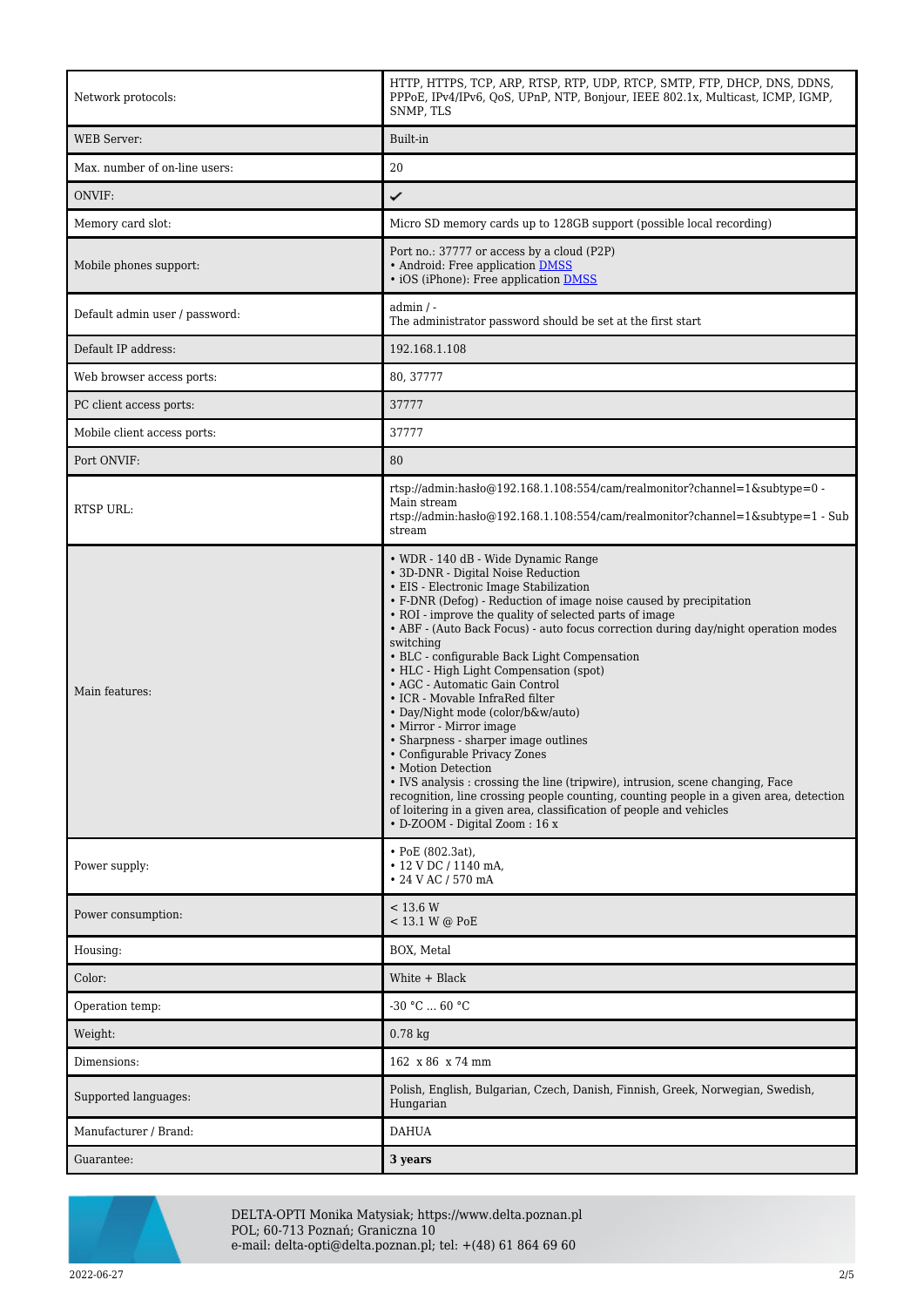## **PRESENTATION**

Front view:



Side view:



Bottom view:



Rear view:



DELTA-OPTI Monika Matysiak; https://www.delta.poznan.pl POL; 60-713 Poznań; Graniczna 10 e-mail: delta-opti@delta.poznan.pl; tel: +(48) 61 864 69 60

2022-06-27 3/5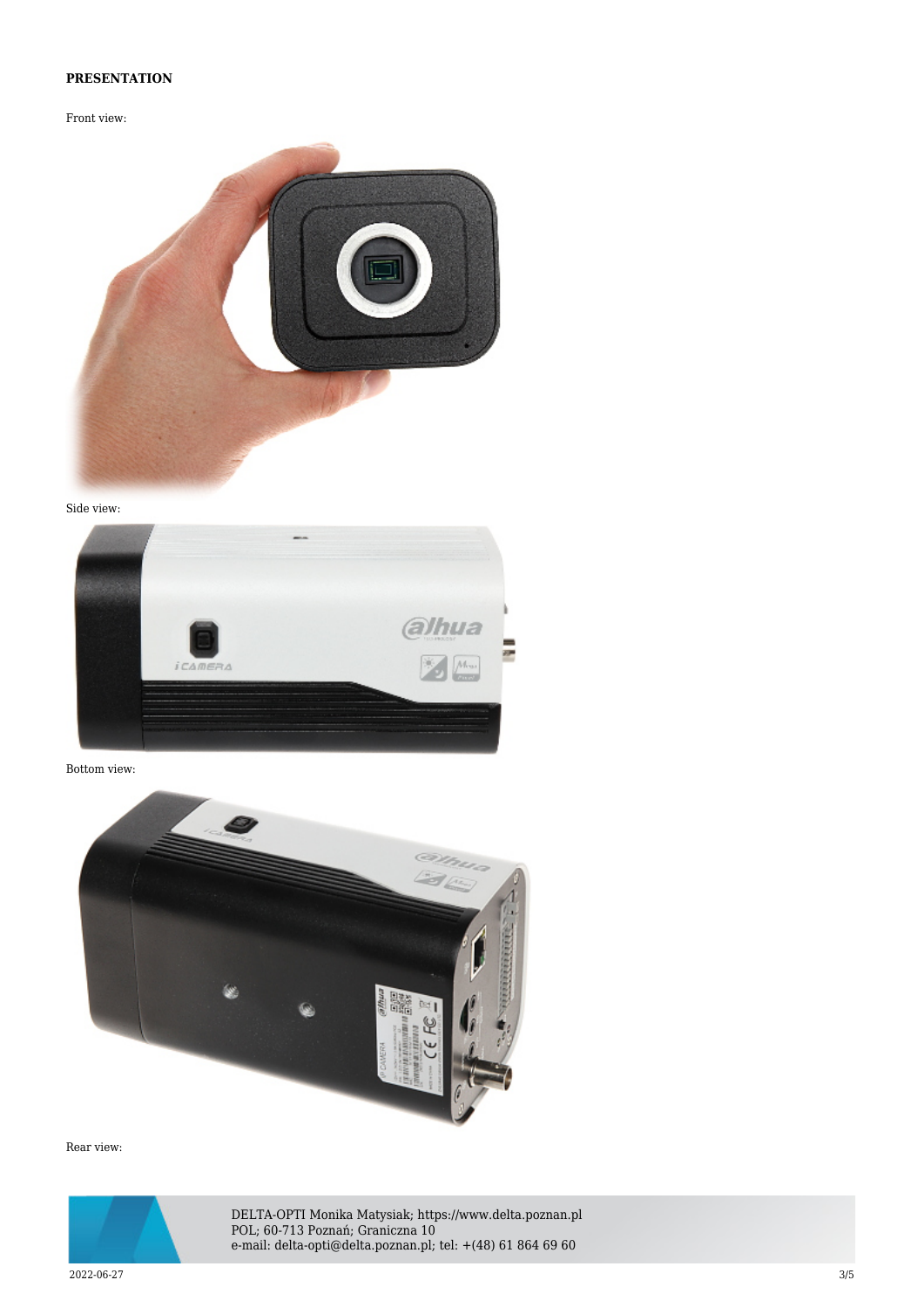

### Dimensions:



See how to initialize DAHUA cameras:

#### : In the kit:



## **OUR OPINIONS**





DELTA-OPTI Monika Matysiak; https://www.delta.poznan.pl POL; 60-713 Poznań; Graniczna 10 e-mail: delta-opti@delta.poznan.pl; tel: +(48) 61 864 69 60

2022-06-27 4/5